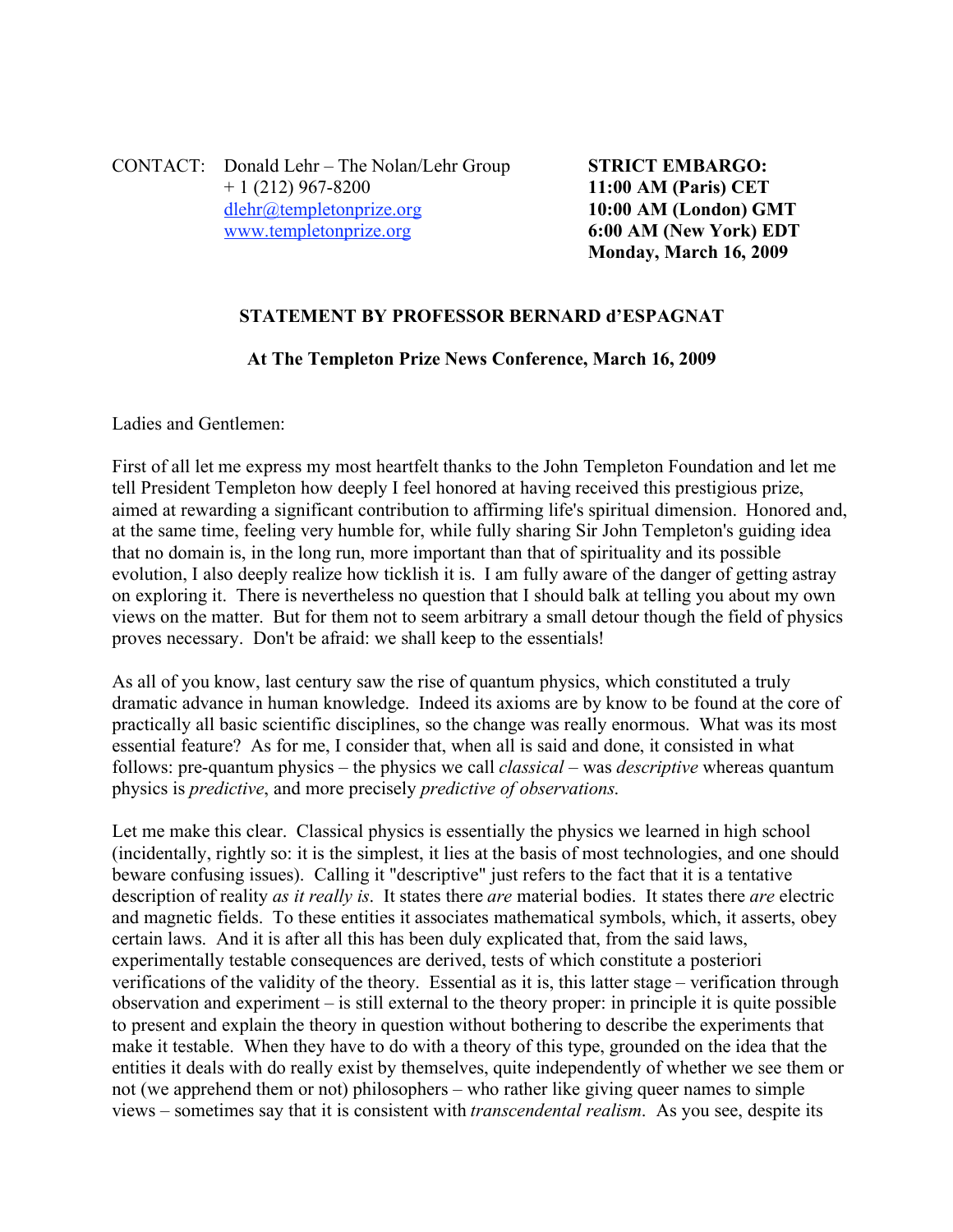somewhat esoteric name transcendental realism is so natural a conception that you would take it to be dictated by obviousness and good sense.

And still, strange as it may seem, when you strive at consistently explicating quantum physics along these lines – that is, taking into account the idea that the elements of reality represented by the mathematical symbols appearing in the theory really exist somewhere in space – you meet with near to insuperable difficulties. I won't swear to that they are insurmountable but it is a fact that attempting to surmount them – a field of research thoroughly explored ever since quantum physics appeared – has as yet led to no suggestion sufficiently credible to gain general acceptance. And correlatively it is now clear that to strictly keep to the, apparently obvious, notion that all individual things really exist at some separate places in space whether we know about them or not is not fully compatible with our knowledge: It appears that a certain type of holism, not straightforwardly perceptible but hidden in the equations, must be taken into account.

All this is somewhat disconcerting. Still, quantum physics does exist. Nay, so long as predicting observational or experimental outcomes is the matter it is inordinately successful. And this, after all, is no mystery. It goes along with the fact that, as it turns out, the simplest and most consistent way of explicating quantum mechanics is to formulate its basic principles no more as propositions to be applied to entities (as, in classical physics, was the case) but, directly as observational predictive rules. Personally, as I said, I infer from this that quantum physics is not descriptive, that it is predictive of observations. And in view of its quite central position, at the very core of almost all scientific disciplines, I claim the same is true of science itself. I think that in the last analysis it is aimed, not at describing "reality as it really is" but at predicting what will be observed in such and such circumstances.

When all is said and done I therefore consider that the – apparently so sensible and self-evident – world view we called transcendental realism is to be dropped after all. I think that our scientific knowledge finally bears, not on reality-in-itself – alias "the Real," alias "the ground of everything" – but just on *empirical* reality, that is, on the picture that, in virtue of its structure and finite intellectual capacities, human mind is induced to form of reality-in-itself. And, account being taken of the hidden wholeness I mentioned before, I even claim that we must drop the view according to which objects, be they elementary or composite, exist by themselves and are at any time at some definite place is space. To state that we see them so because the structure of our senses makes us perceive the Real in this form seems to be nearer to the truth. Admittedly this conception of mine is not the one the bulk of the scientists' community favors. Note however that it is quite far from just being my personal one. On the one hand it meets with the views of outstanding contemporary neurologists specialized in cognition theory. And on the other one it obviously bears quite a definite relationship with the main Kantian views, which were adhered to by a great many philosophers as well as by some physicists such as Henri Poincaré. What I just showed you is that it also gets the – indirect – support of the most productive basic physical theory, which obviously imparts to it an even greater weight.

Let me add however that on one issue I part company with Kant and perhaps also Poincaré as well. The point is that, while my analysis of physics keeps me away from materialism it does not turn me into an idealist philosopher. I totally agree with the majority of my scientist colleagues in rejecting the view that finally all boils down to ideas *we* have. I consider it obvious that something resists us: a *ground of things* that, however, lies so much beyond our concepts, be they familiar or mathematical, that the phenomena – those we directly perceive as well as those science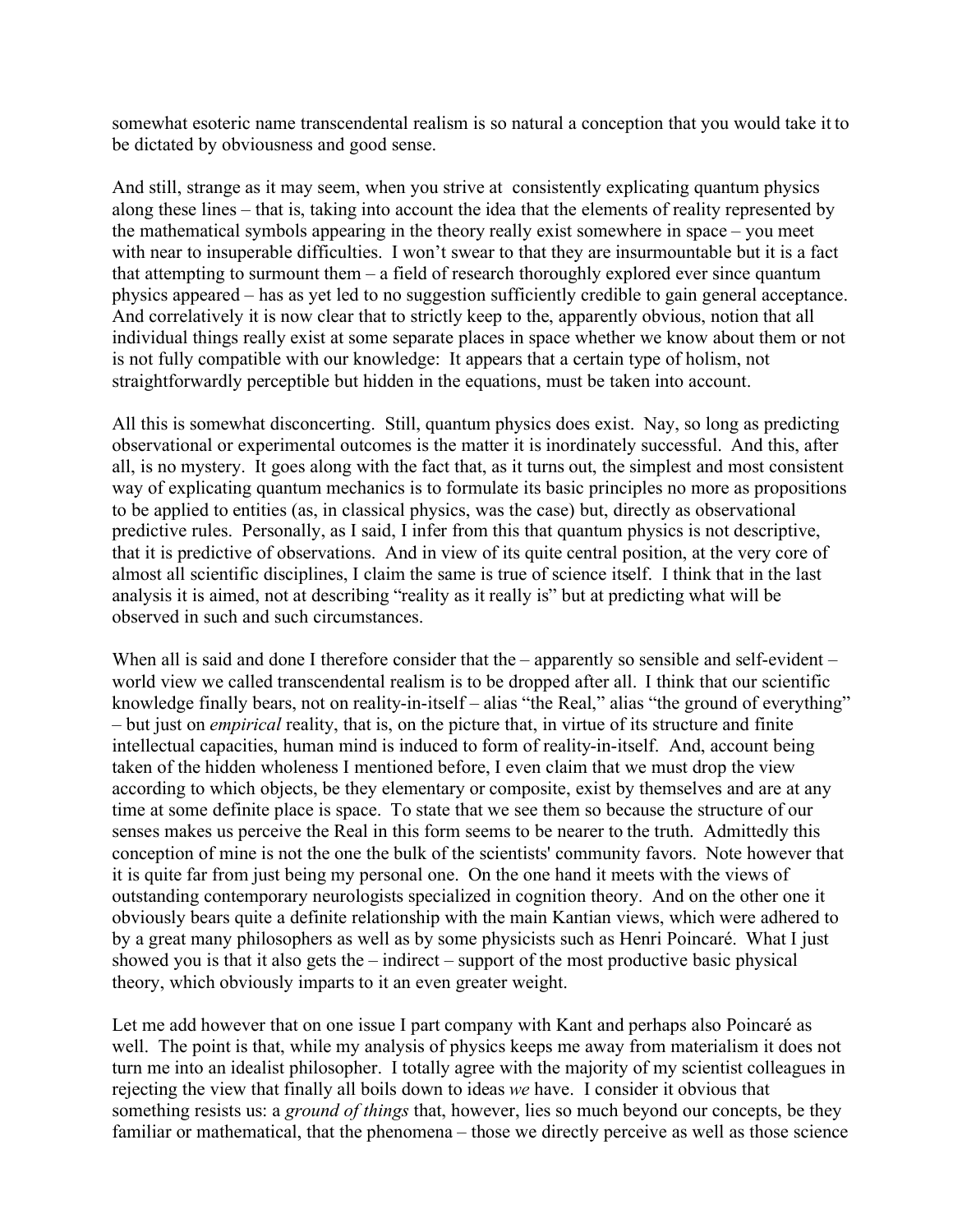describe – do not enable us to decipher it. On it they provide us with merely glimpses, and very vague ones at that.

At this point I'd like to draw your attention on the fact that, if true, this conception of mine has two significant consequences.

One of them is that if indeed it is our mind that, due to its own structure, carves all *objects* out of the "ground of things," obviously we cannot any more picture mind to ourselves as being itself an emanation of (some class of) *objects*. If the notion "emanation" is here to be kept, we may only claim that mind emanates "from the ground of things." As we shall immediately see, the difference is far from being a negligible one.

For indeed – and this is nothing else than the second consequence I just mentioned – this "ground of things," this Real, quite obviously is not a thing. Clearly it is not imbedded in space, and presumably not in time either. Let us call it "Being" if you like. Or "the One," following Plotinus. Since science cannot tell us anything about its nature, clearly it cannot tell us what its nature is not. And, similarly, it cannot rule out the possibility that also other forms of mind activity yield imprecise glimpses on it.

This latter point is important for it refutes the idea that there would exist, on the one hand science, qualified and solely qualified for gaining a knowledge of the ground of things, and on the other hand art, music, poetry etc. confined to the realm of pleasure. I believe that intuitively most admirers of classical music, art or poetry always brushed aside such an idea. For isn't it true that they also have the strong feeling – nay, for some, the conviction – that, beyond mere pleasure, the emotions they feel on such occasions sort of open to them a window looking out on a "something" they somehow know is essential? Is it conceptualized knowledge? Of course not. I do not claim for a moment that, just because he/she feels such an emotion, the listener to a Beethoven symphony or the beholder of Vermeer's *View of Delft* acquires a knowledge comparable in nature to scientific knowledge. Moreover, artistic emotions essentially imply the impression of a mysterious realm which we may merely catch a glimpse of. Manifest is the difference with science, which, within its domain proper, does really dispel mysteries. But look here. Remember that according to my conception the domain in question, the one of science, is not the *ground of things*. It is *empirical reality*, that is, the set of the *phenomena*: everything that we may or might observe by whatever means. Over *that* field science truly reigns. There, it and it only yields true knowledge. On the other hand, concerning the *ground of things* science has no such privilege. In this domain its positive contribution, just as the one of the other modes of approach I mentioned, consists at best of quite hazy indications, not of organized knowledge. It is true that, even there, it has quite an important function, since it convincingly invites us to discard too naive tentative representations of the said ground of things. But clearly this role is but negative.

I promised I would state my views relatively to spirituality and what we just saw concerning artistic or literary sensibility will make this easy. For indeed the former is, same as the latter, grounded in part – but this part is quite essential – on affectivity or, in other terms, on emotion. Which entails that it does not go without mystery, and this is indeed one of its most important elements, and one that no great spiritual figure ever claimed we could make vanish. Between the mentality of religious people and that of classical physicists this was I think, one of the main differences since, in the eyes of the latter, it was in principle possible to attain, be it only